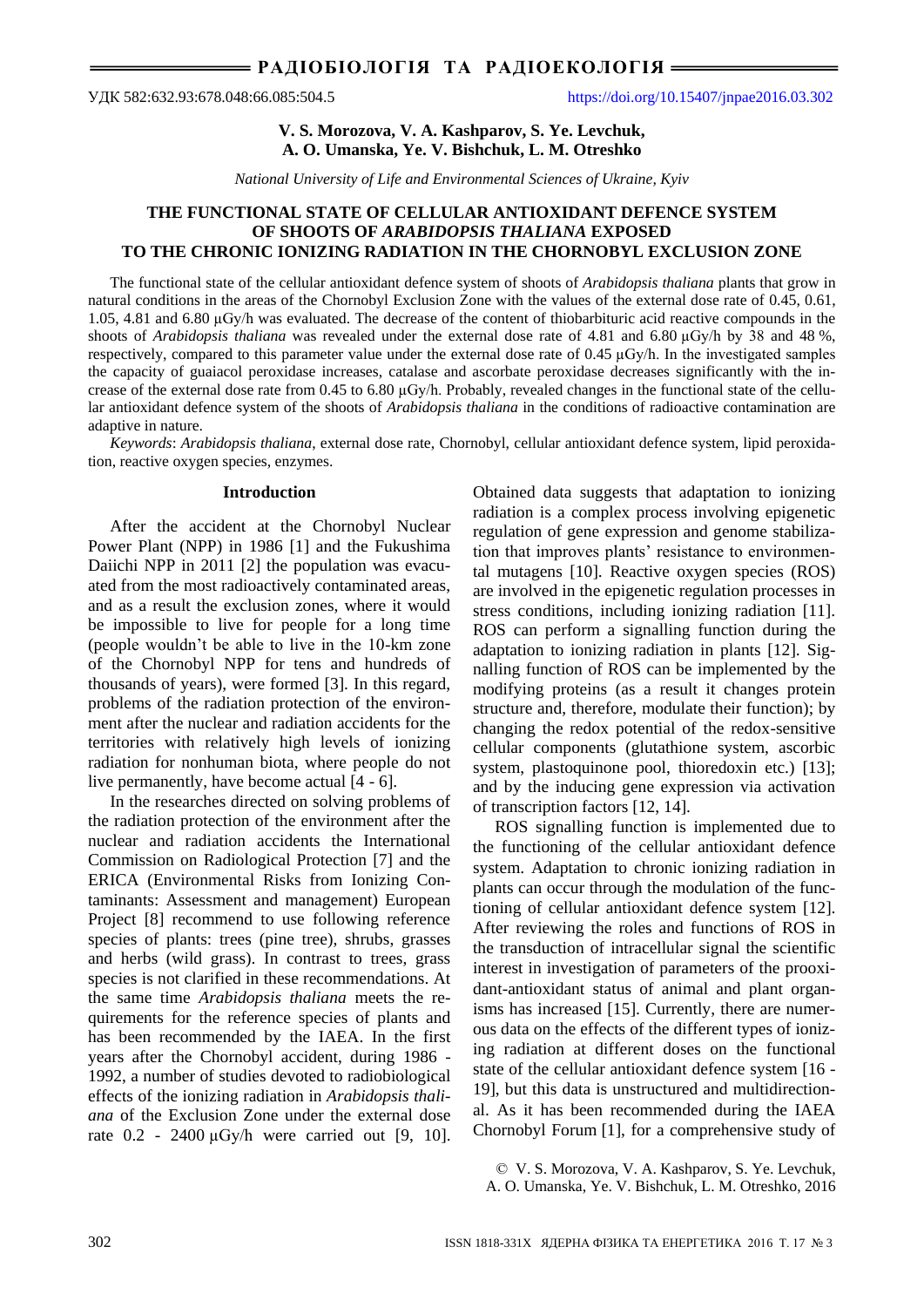the effects of chronic ionizing radiation on the functional state of the cellular antioxidant defence system of plants and in order to investigate the role of ROS in the adaptation of plants to ionizing radiation in natural conditions systematic, deep, fundamental researches of parameters of prooxidant-antioxidant status and epigenetic changes in reference species of plants of the Chornobyl Exclusion Zone under the different levels of radioactive contamination must be carried out.

The goal of this work is to evaluate the influence of chronic ionizing radiation with different values of the external dose rate on the functional state of cellular antioxidant defence system of shoots of *Arabidopsis thaliana* plants that grow in natural conditions in areas of the Chornobyl Exclusion Zone with different levels of radioactive contamination.

### **Materials and methods**

#### **Sampling procedure**

The plants (*Arabidopsis thaliana*) were collected in the areas with different radionuclide contamination level of the Chornobyl Exclusion Zone (Table). Plants were washed with distilled water and quickly dried with filter paper. Shoots were separated and divided into portions of 100 mg (approximately). Then collected samples were frozen in liquid nitrogen. All described procedures were conducted immediately. Samples were transported to the laboratory and stored for the following studies.

## **The description of the areas of** *Arabidopsis thaliana* **sampling and radiation dose characteristics of the collected samples**

| Coordinates<br>of the areas | External<br>dose rate. | Specific activity of samples<br>$(\text{mean} \pm \text{S.D.}), \text{kBq/kg DW}$ |                 |
|-----------------------------|------------------------|-----------------------------------------------------------------------------------|-----------------|
|                             | $\mu$ Gy/h             | 90Sr                                                                              | $137C_S$        |
| N 51.39063<br>E 30.06962    | 6.80                   | $30 \pm 3$                                                                        | $2.3 \pm 0.2$   |
| N 51.38052<br>E 30.02660    | 4.81                   | $24 \pm 3$                                                                        | $1.8 \pm 0.2$   |
| N 51.34679<br>E 30.12477    | 1.05                   | $2.5 \pm 0.4$                                                                     | $0.18 \pm 0.02$ |
| N 51.34714<br>E 30.12447    | 0.61                   | $4.6 \pm 0.7$                                                                     | $0.24 \pm 0.03$ |
| N 51.39120<br>E 30.05929    | 0.45                   | $3.0 \pm 0.9$                                                                     | $0.2 \pm 0.1$   |

## **Radiation dose calculations**

During the sampling the value of the absorbed dose rate from the external exposure was obtained for each sampling site  $(\mu Gy/h)$ . The absorbed dose rate is equal numerically to the equivalent dose rate  $(\mu Sv/h)$  that is measured in the field conditions with help of radiometer-dosimeter RKS-01

## "STORA-TU" (ECOTEST, Ukraine).

Specific activities of  $137Cs$  and  $90Sr$  were measured in *Arabidopsis thaliana* samples collected in the areas with different levels of external exposure. Specific activity of  $137Cs$  was measured using a gammaspectrometer equipped with a high-purity germanium detector GEM-30185 and GammaVision32 software (EG&G Ortec, USA). Specific activity of  $90$ Sr was determined by the radiochemical method [20].  $^{90}Sr$ activity was estimated through the measurement of its daughter product  $90Y$  using a beta-spectrometer SEB-70 (AKP, Ukraine). The values were expressed in kBq per kg of dry weight (DW).

The results of these researches, coordinates of the sampling sites and doses of the external exposure are presented in the Table.

#### **Analysis of Enzyme capacities**

Enzyme extraction was performed as described in [21, 22]. Frozen shoot tissue of 200 mg was homogenized with 3 ml of the extraction buffer containing 50 mM sodium phosphate buffer ( $pH = 7.8$ ), 1 mM EDTA, 1 mM phenylmethylsulfonil fluoride, 1 mM dithiotreitol, 8 % polyvinylpyrrolidone, 0.1 % Triton X-100 in a cold mortar on an ice bath. The homogenate was centrifuged at 20 000 g and 4 ºC for 10 min. The supernatant was used for the enzyme capacity measurement. The enzyme capacities were measured spectrophotometrically under non-limiting reaction conditions at 25 °C. Catalase capacity was assayed at 240 nm according to the method of Begmeyer [23]. Ascorbate peroxidase and guaiacol peroxidase capacities was measured at 290 nm and 470 nm, respectively, as described in [22]. Protein content in the extract was assayed by Bradford method using Coomassie Brilliant Blue G-250 [24].

#### **Content of TBA-reactive compounds**

The content of thiobarbituric acid reactive compounds (TBA-rc) was estimated according to method described in [21]. Plant tissue (150 mg) was homogenized with 3 ml 0.1 % trichloroacetic acid (TCA) in a cold mortar on an ice bath. The homogenate was centrifuged at 20000 g and 4 ºC for 10 min. The supernatant was used for the reaction. The reaction mixture consisting of 0.5 ml supernatant and 2 ml TBA/TCA solution (0.5 % TBA in 20 % TCA) was heated on a water bath at 95 ºC for 30 min and quickly cooled on an ice bath. After centrifugation at 20000 g for 10 min, the absorbance of the supernatant was measured against deionized water at 532 nm and at 600 nm for the correction of unspecific absorbance. Also with this purpose, the absorbance of control and blank cuvette was measured at 532 and 600 nm. Control consisted of 0.5 ml super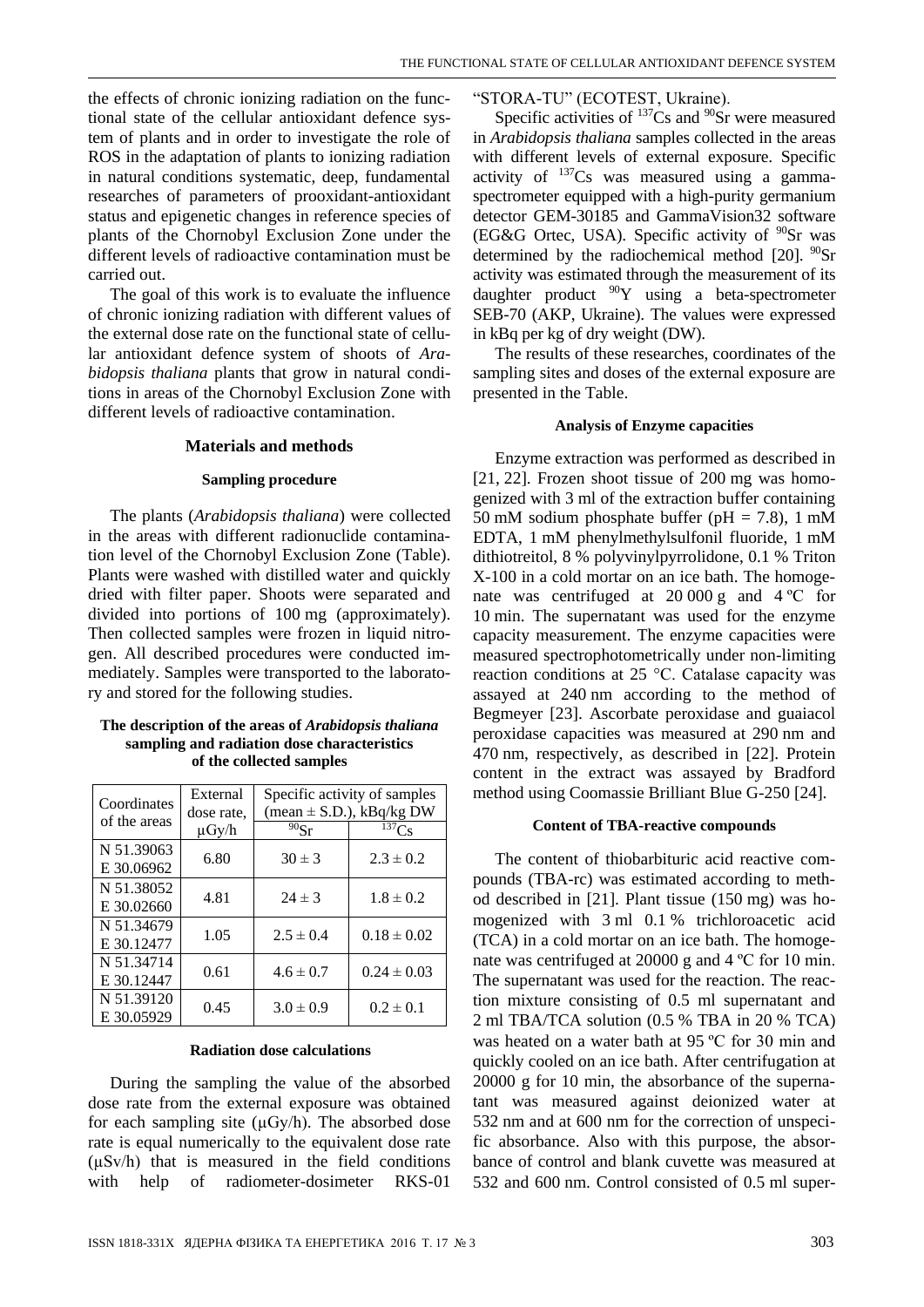natant and 2 ml 20 % TCA and was also centrifuged after the heating and then measured. Blanc consisted of 0.5 ml 0.1 % TCA and 2 ml TBA/TCA solution. The TBA-rc content was calculated in umol per gram of fresh weight (FW), using millimolar extinction coefficient of  $155 \text{ mM}^{-1} \cdot \text{sm}^{-1}$ .

## **Statistical analysis**

All the analyses were repeated twice, each with three replications. Statistical analysis was performed using Student's *t*-test.  $p \le 0.05$  was considered statistically significant. Results are presented as arithmetical mean  $\pm$  standard deviation (S.D.).

## **Results and discussion**

The results of the enzyme capacities and TBA-rc content in the shoots of *Arabidopsis thaliana* which have been collected in the areas with different radionuclide contamination level of the Chornobyl Exclusion Zone are presented in Figure.

A decrease of the TBA-rc content in the shoots of *Arabidopsis thaliana* was revealed under the external dose rate of 4.81 and 6.80 µGy/h by 38 and 48 %, respectively, compared to the samples under the external dose rate of 0.45 µGy/h (see Figure). Revealed decrease of the TBA-rc content indicates the reduction of the intensity of lipid peroxidation processes, which can possibly be related to the activation of the cellular antioxidant defence system of the shoots of *Arabidopsis thaliana* in the conditions of the radiation contamination.

An increase in the guaiacol peroxidase capacity was found with the increase of the external dose rate (see Figure). In the shoots of *Arabidopsis thaliana* the guaiacol peroxidase capacity under the external dose rate of 1.05; 4.81 and 6.80 µGy/h is 1.8; 3.1 and 3.3 times greater, respectively, than this parameter value under the external dose rate of 0.45 µGy/h. This increase in the guaiacol peroxidase capacity also could indicate the activation of the cellular antioxidant defence system of the shoots of *Arabidopsis thaliana* in the conditions of the radiation contamination.

The results of the research of the catalase and ascorbate peroxidase capacities are also presented in Figure. In the shoots of *Arabidopsis thaliana* the catalase capacity decreases by 31, 33 and 35 % under the external dose rate of 1.05, 4.81 and  $6.80 \mu$ Gy/h, respectively, compared to the samples under the external dose rate of 0.45 µGy/h. In the researched samples the ascorbate peroxidase capacity under the external dose rate of 0.61; 4.81 and 6.80  $\mu$ Gy/h is 1.4, 1.7 and 3.1 times lower, respectively, than this one under the external dose rate of  $0.45 \mu Gy/h$ .

Perhaps, the role of signalling molecule of hydrogen peroxide [15] is a reason of the decrease of the catalase and ascorbate peroxidase capacities with the increase of the external dose rate in the shoots of *Arabidopsis thaliana*. For this reason a definite controlled level of hydrogen peroxide may be provided in the plant cells in the amount which is necessary for the intracellular signal transduction in order to activate adaptation processes, including modulation of the cellular antioxidant defence system.

The values of the internal dose rate, which were calculated using specific activity of  $137Cs$  and  $90Sr$ according to [25], convergent to the values of the external dose rate (see Table). It should be noted that the internal dose rate varies in different periods of the growing season, because of the specific activity of radionuclides can change during the growing season and differs in different organs of plants. For this reason, obtained results were discussed taking into account the values of the external dose rate only. And in this regard, for correct estimation of the internal dose rate/accumulated dose during further researches it is planned to investigate the dynamics of the specific activities of radionuclides in different organs of *Arabidopsis thaliana* during the growing season.

# **Conclusions**

Revealed reduction of the intensity of lipid peroxidation processes and the increase of the guaiacol peroxidase capacity may indicate the activation of the cellular antioxidant defence system of the shoots of *Arabidopsis thaliana* in the conditions of the radiation contamination. The decrease of the catalase and ascorbate peroxidase capacities may be caused by the signal function of hydrogen peroxide, because of the certain tonal level of hydrogen peroxide may be also provided by the reduction of the capacities of enzymes that are responsible for the neutralization of these species of ROS.

Thus, the changes in the functional state of the cellular antioxidant defence system in the conditions of the radiation contamination are directed toward the adaptation of the organism of *Arabidopsis thaliana* to the radiation influence. However, for comprehensive analysis of the functional state of the cellular antioxidant defence system in the conditions of radioactive contamination further researches of both enzymatic and non-enzymatic antioxidant defence mechanisms of cellular antioxidant defence system of different organs of reference species of plants, which grow in the areas of the Exclusion Zone with different levels of radioactive contamination must be performed.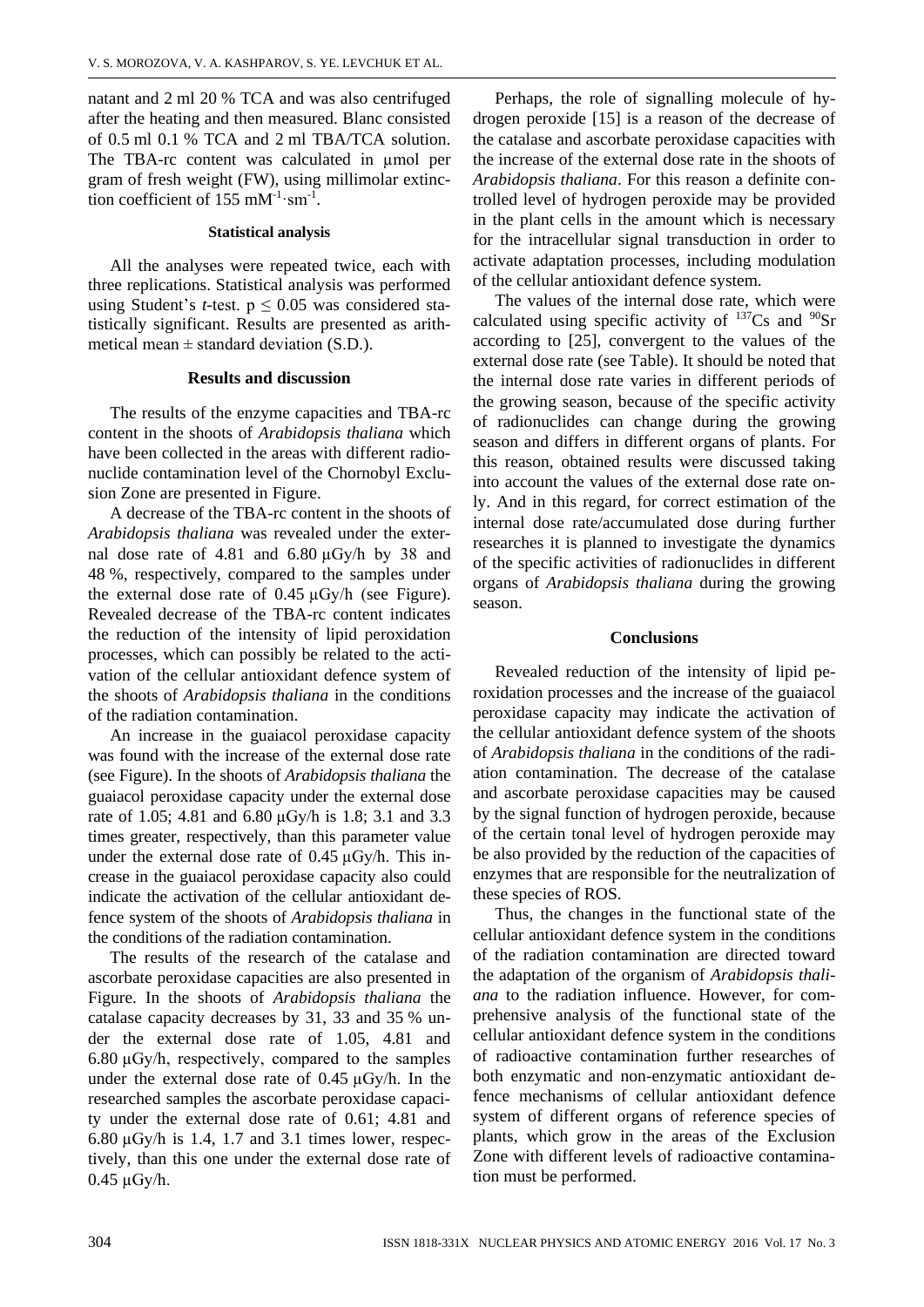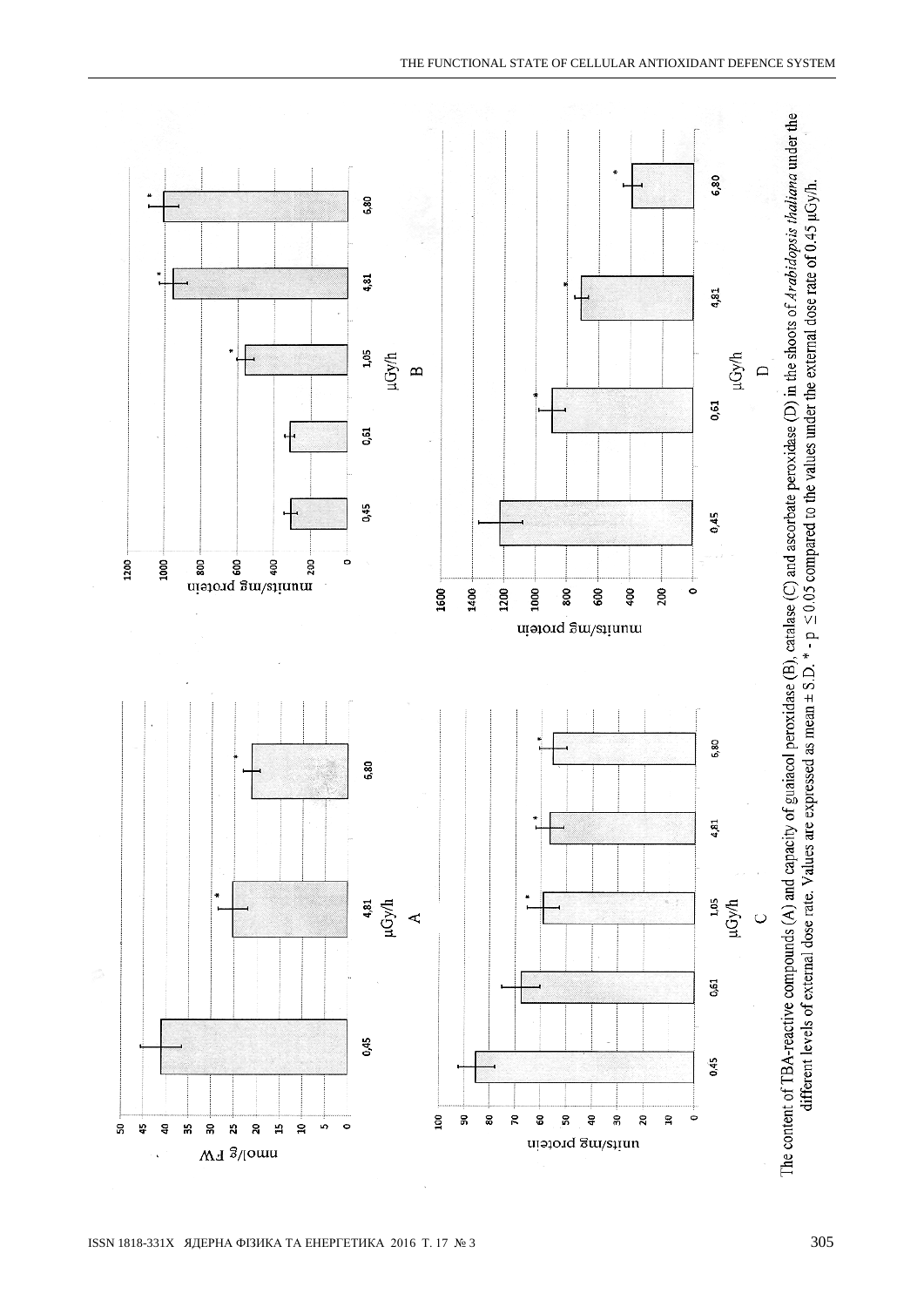The research was performed as part of the scientific research work "Scientific monitoring of the radiobiological effects of the chronic ionizing radiation on the reference plant species in the areas radioactively contaminated by Chornobyl NPP" and international COMET (Coordination and implementation of a pan-European instrument for radioecology) project.

## REFERENCES

- 1. *Environmental* consequences of the Chernobyl accident and their remediation: twenty years of experience: report of the Chernobyl forum expert group "Environment" / Ed. By L. Anspaugh and M. Balonov. - Vienna: International Atomic Energy Agency, 2011. - 180 p.
- 2. *The Fukushima* Daiichi accident. Vienna: International Atomic Energy Agency, 2015. - 1254 p.
- 3. *Fesenko S.V., Alexakhin R.M., Geras'kin S.A. et al*. Comparative radiation impact on biota and man in the area affected by the accident at the Chernobyl nuclear power plant // Journal of Environmental Radioactivity. - 2005. - Vol. 80. - P. 1 - 25.
- 4. *Andersson P., Garnier-Laplace J., Beresford N.A. et al*. Protection of the environment from ionising radiation in a regulatory context (project): proposed numerical benchmark values // Journal of Environmental Radioactivity. - 2009. - Vol. 100. - P. 1100 - 1108.
- 5. *Pentreath R.J.* Radioecology, radiobiology, and radiological protection: frameworks and fractures // Journal of Environmental Radioactivity. - 2009. - Vol. 100. - P. 1019 - 1026.
- 6. *Geras'kin S.A., Fesenko S.V., Alexakhin R.M.* Effects of non-human species irradiation after the Chernobyl NPP accident // Environment International. - 2008. - Vol. 34. - P. 880 - 897.
- 7. *Environmental* Protection: the Concept and Use of Reference Animals and Plants // The International Commission on Radiological Protection, ICRP Publication 108, Elsevier, 2008. - 242 p.
- 8. *Brown J.E., Alfonso B., Avila R. et al*. The ERICA Tool // Journal of Environmental Radioactivity. - 2008. - Vol. 99 - P. 1371 - 1383.
- 9. *Abramov V.I., Fedorenko O.M., Shevshenko V.A.*  Genetic consequences of radioactive contamination for population of *Arabidopsis* // The Science of the Total Environmental. - 1992. - Vol. 112. - P. 19 - 28.
- 10. *Kovalchuk I., Abramov V., Pogribny I., Kovalchuk O.* Molecular Aspects of Plant Adaptation to Life in the Chernobyl Zone // Plant Physiol. - 2004. - Vol. 135. - P. 357 - 363.
- 11. *Baird A-M., O'Byrne K.J., Gray S.G.* Reactive Oxygen Species and Reactive Nitrogen Species in Epigenetic Modifications // Systems Biology of Free Radicals and Antioxidants / Ed. By I. Laher. - Springer Berlin Heidelberg, 2014. - Part 1. - P. 437 - 455.
- 12. *Grodzynsky D.M., Gusha M.I., Dmitriev O.P. et al*. Radiobiological effects of chronic ionizing radiation in the zone affected by the Chernobyl accident. - Kyiv: Nauk. Dumka, 2008. - 373 p. (Ukr)
- 13. *Spadaro D., Yun B.-W., Spoel S.H. et al*. The Redox Switch: Dynamic Regulation of Protein Function by Cysteine Modifications // Physiol. Plant. - 2010. - Vol. 138. - P. 360 - 371.
- 14. *Kreslavski V.D., Los D.A., Allakhverdiev S.I., Kuz-*

*netsov Vl.V.* Signalling role of reactive oxygen species in plants under stress // Russian Journal of Plant Physiology. - 2012. - Vol. 59. - P. 163 - 178. (Rus)

- 15. *Kolupaev Y.Y., Oboznyi A.I.* Reactive oxygen species and antioxidant system in the cross-action adaptation of plants to abiotic stressors // Newsletter of V. V. Dokuchaev Kharkiv National Agrarian University. - 2013. - Vol. 3. - P. 18 -31. (Ukr)
- 16. *Kolomiytseva I.K.* Nonmonotonic of the dose-effect dependence at low doses of ionizing radiation // Radiatsionnaia biologiia, radioecologiia. - 2003. Vol. 43. - P. 179 - 181. (Rus)
- 17. *Ren J., Liu L., Jin X.L., Fu L., Ding Z.C.* Physiological and morphological responses induced by  $\alpha$ particle radiation on *Arabidopsis thaliana* embryos // Genetics and Molecular Research. - 2014. - Vol. 13. - P. 9569 - 9577.
- 18. *Vandenhove H., Vanhoudt N., Cuypers A. et al.* Lifecycle chronic gamma exposure of *Arabidopsis thaliana* induces growth effects but no discernable effects on oxidative stress pathways // Plant Physiology Biochemistry. - 2010. - Vol. 48. - Р. 778 - 786.
- 19. *Vanhoudt N., Horemans N., Wannijn J. et al.* Primary stress responses in *Arabidopsis thaliana* exposed to gamma radiation // Journal of Environmental Radioactivity. - 2014. - Vol. 129. - P. 1 - 6.
- 20. *Guidelines* for determination of strontium-90 and cesium-137 in soils and plants. - Moskva: CINAO, 1985. - 46 p. (Rus)
- 21. *Vanhoudt N., Cuypers A., Horemans N., Remans T. et al.* Unraveling uranium induced oxidative stress related responses in *Arabidopsis thaliana* seedlings. Part II: responses in the leaves and general conclusions // Journal of Environmental Radioactivity*.* - 2011. - Vol. 102. - P. 638 - 645.
- 22. *Venisse J-S., Gullner G., Brisset M-N.* Evidence for the involvement of an oxidative stress in the initiation of infection of pear by Erwinia amylovora // Plant Physiology. - 2001. - Vol. 125. - P. 2164 - 2172.
- 23. *Bergmeyer H.U., Gawehn K., Grassl M.* Enzymes as biochemical reagents // Methods of Enzymatic Analysis / Ed. by H. U. Bergmeyer. - New York: Academic Press, 1974. - P. 425 - 522.
- 24. *Bradford M.M.* A rapid and sensitive method for the quantitation of microgram quantities of protein utilizing the principle of protein dye binding // Analytical Biochemistry. - 1976. - Vol. 72. - P. 248 - 254.
- 25. *Savinskij A.K., Popov V.I., Kuljamin V.A.* LET spectra and quality coefficients of incorporated radionuclides. - Moskva: Energoatomizdat, 1986. - 143 p. (Rus)